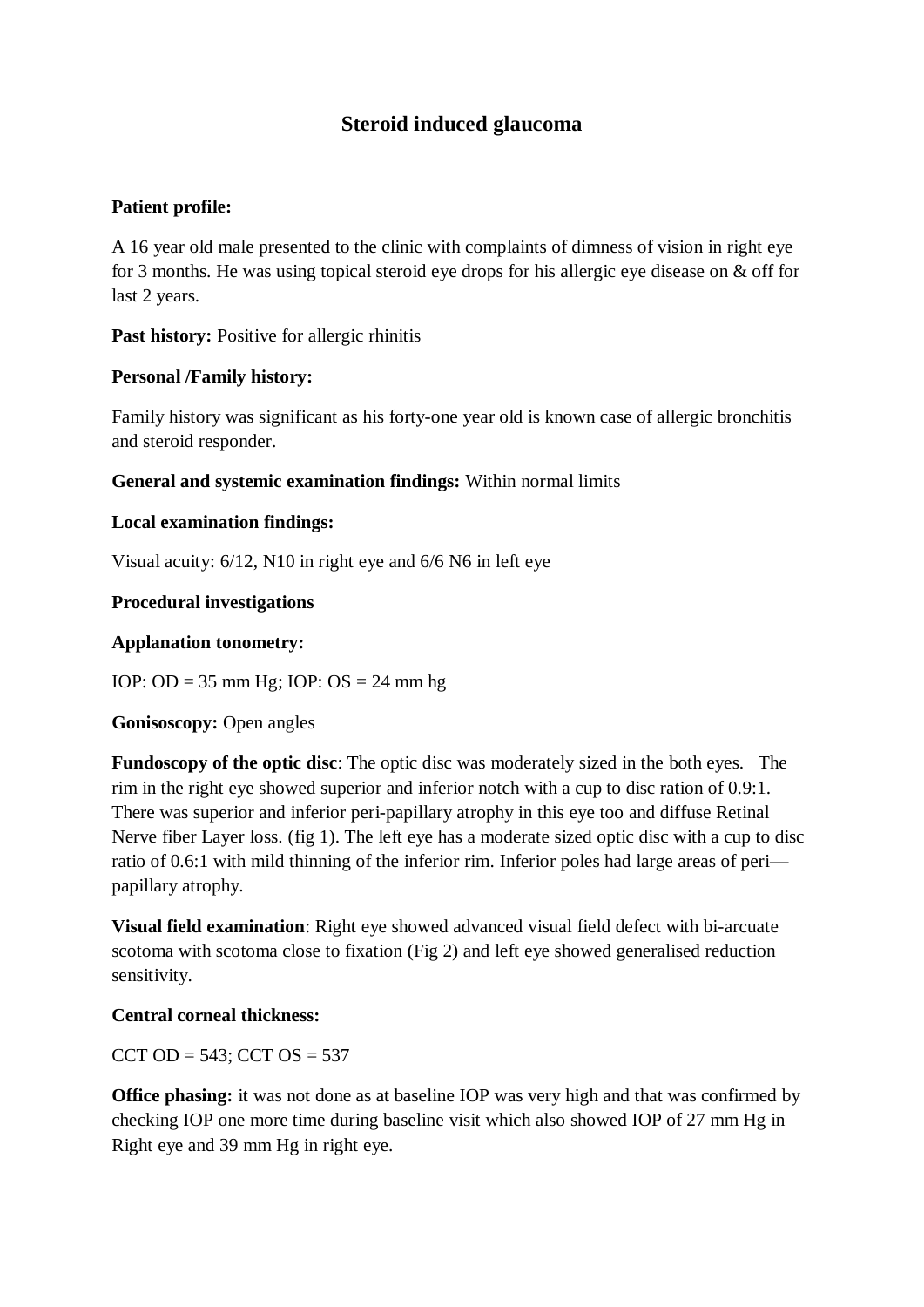## **Diagnosis: Steroid Induced Glaucoma with right eye showing advanced glaucomatous damage**

#### **Management plan:**

Considering the diagnosis of **Steroid Induced Glaucoma with right eye showing advanced glaucomatous damage** steroid responder, we asked patient to stop topical steroid eye drops. as glaucomatous damage in one eye was advanced, patient was counseled to initiate treatment for the same. He was prescribed bimatoprost 0.01% for the right eye. Management aimed to achieve at least 35% reduction in the intraocular pressure (IOP).

**Follow up/Response to treatment:** Patient was called after 3 weeks for IOP check up. His IOP at the end of one of treatment was 22 and 18 mm Hg in the right and right eye respectively. He was tolerating treatment well with no complaints. In view of the positive response to treatment, the patient was advised to use bimatoprost 0.01% for both his eyes. He was advised to follow up for repeat IOP assessment at the end of two months.

#### **Case discussion:**

One third of the population may experience an increase in IOP in response to the local or systemic use of corticosteroids, but the response varies among individuals.<sup>1</sup> The increase in IOP noted with steroid therapy appears to be dose and time dependent. Fortunately, most of the IOP spikes can be controlled with topical medical therapy alone.

Although the incidence and natural history of steroid-induced glaucoma are well known, the cause of this phenomenon is not well understood. Various theories exist as to the mechanism of the disease's development at the cellular level.

## **HOW TO DEAL WITH LIKELY STEROID RESPONDERS**

The first problem in dealing with steroid responders is identifying them. Clinicians must remain vigilant after initiating steroid treatment due to the variable time of onset and severity in IOP responses between patients. IOP spikes may occur hours to weeks after the initiation of steroid therapy. The initial step is to rule out other causes for elevated IOP. When the elevated IOP is more obviously due to steroid therapy, as occurs shortly after an intravitreal injection of triamcinolone for retinal pathology unrelated to glaucoma, the ophthalmologist should make an effort to remove the offending agent. It may take days to weeks for a patient's IOP to return to baseline, and some individuals may require chronic medical or surgical therapy to control their IOP. Up to 3% of steroid responders may have irreversible elevations of IOP.